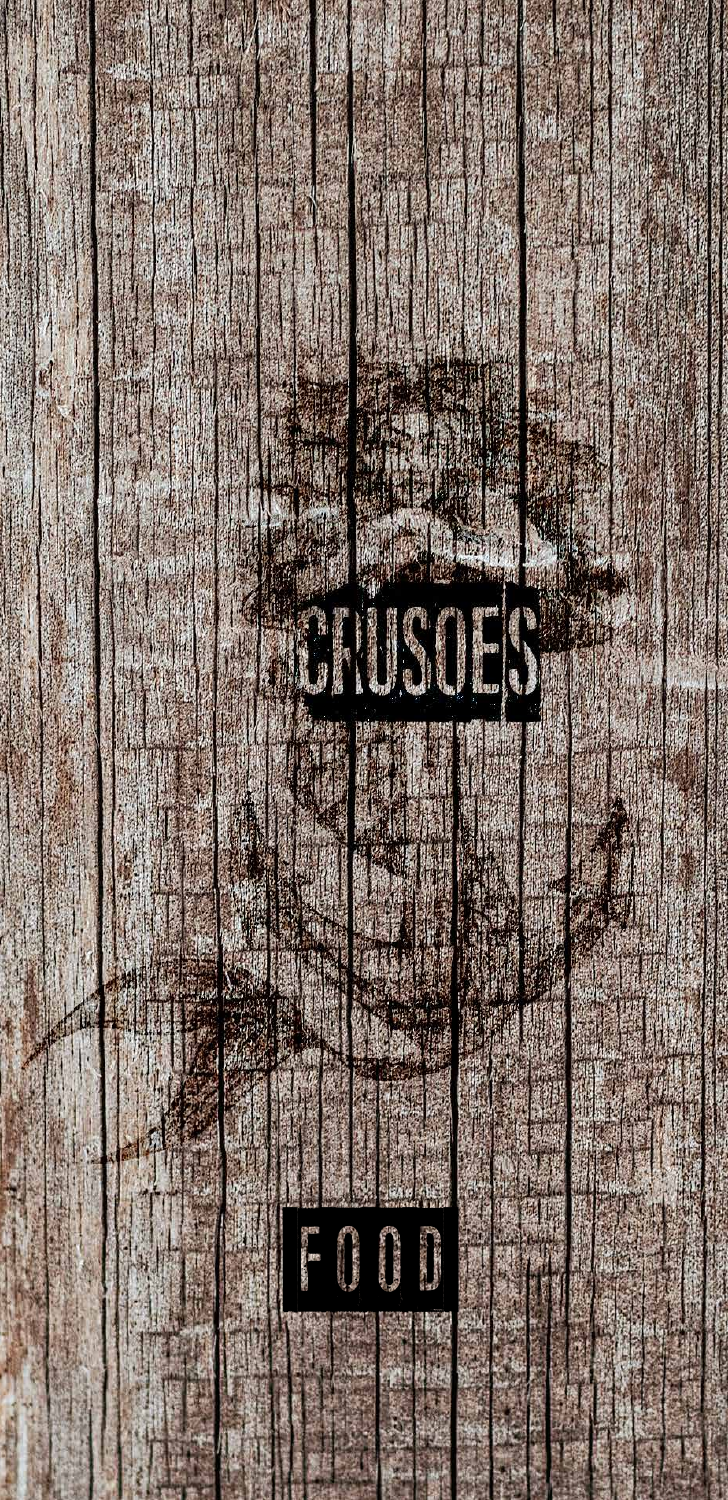# Food Adventures

At the Shores

Smoked Salmon \$18 *Avocado Puree | Capers | Sour Creme | Brown Bread*

## Shrimp Cocktail \$18

*Shrimps | Quail Egg | Iceberg Lettuce | Lemon Zest | Paprika | Brandy*

#### Fresh Vietnamese Rice Paper Roll \$16

*Rice Paper | Prawn | Lettuce | Carrot | Cucumber | Mint Leaves | Vermicelli Noodle*

#### Greek Salad \$16

*Cucumber | Tomato | Green Capsicum | Red Onions | Kalamata Olives | Dried Oregano | Olive Oil | Feta Cheese | Red Wine Vinegar | Green Leaf*

Hot Sensation

Panini Club \$25 *Grilled Chicken Breast | Crispy Bacon | Lettuce | Tomato | Avocado* 

#### Panini Vegetarian \$18

*Marinated Grilled Vegetables | Pesto | Lemon Thyme*

## Panini Tuna Tataki \$21

*Scented with Lemon Pepper*

#### Chicken Burger \$28

*Green Salad | Homemade Coleslaw*

#### Wagyu Cheese Burger \$40

*Green Salad | Homemade Coleslaw*

*All Panini and Burgers Come with Your Choice of French Fries or Potato Wedges*

> All prices are in USD and subject to 10% service charge & 12% TGST (Tourism Goods & Services Tax). 所有价格均为美元,需加收10%的服务费和12%的TGST (旅游商品及服务税)。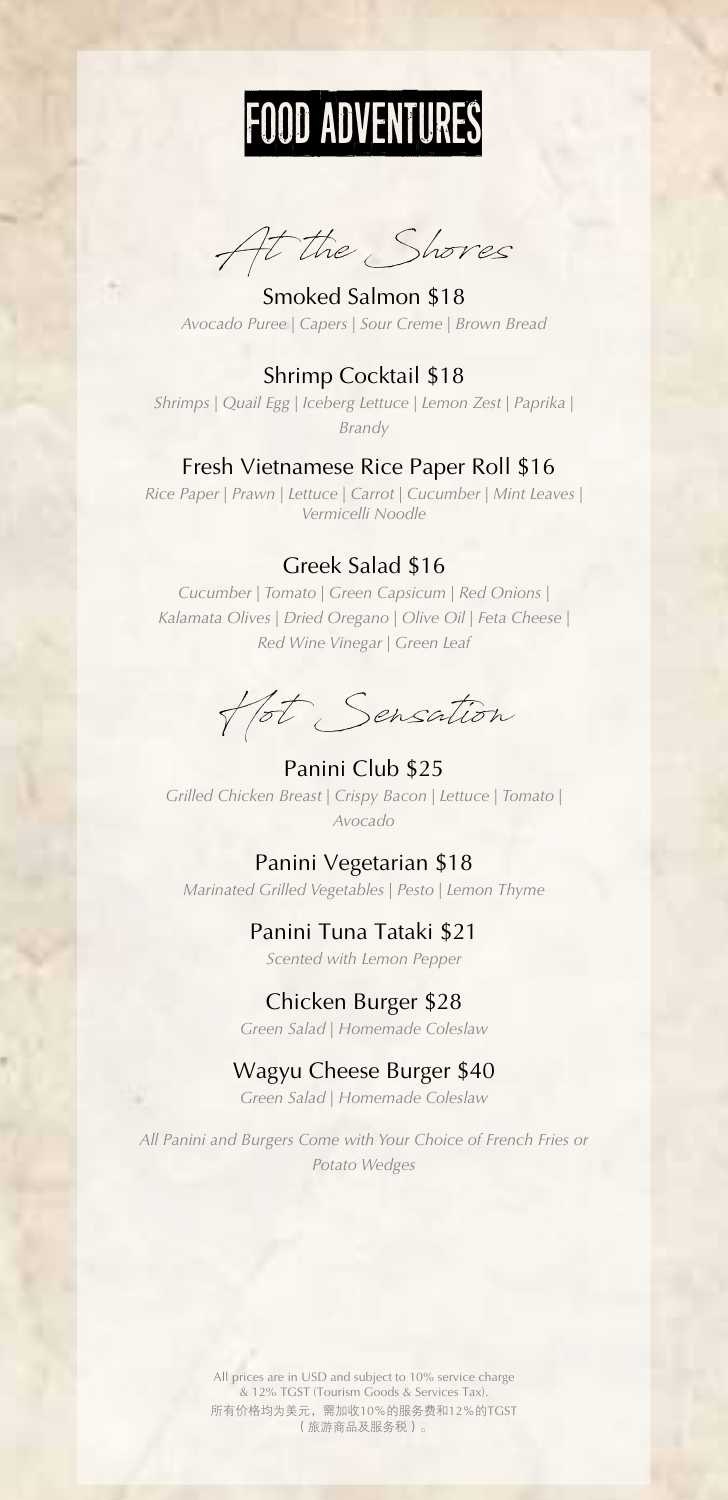# Food Adventures

Chances of Sweet

American Cheese Cake \$15 *Forest Berry Coulis*

Banana Split \$13 *Banana | Three scoops of Ice Cream*

> Tropical Fruit \$13 *Fresh Sliced Seasonal Fruits*

Selection of Ice Cream 1 Scoop \$3 *Green Tea | Coconut | Strawberry | Vanilla*

Little Pirates Menu

Ropes of an Old Galleon \$11 *Shredded Chicken, Cabbage, Carrot, Egg Noodles, Chicken Stock* 

> Sea Dog \$13 *Chicken Sausage, Hot Dog, French Fries*

Fool's Gold \$13 *Breaded Chicken Breast, French Fries*

### Captain's Catch & Chips \$11

*Reef Fish Crumbed Fillet, French Fries*

Crew's Dreadlock \$15 *Spaghetti Pasta, Bolognese Sauce, Parmesan Cheese* 

### Aye, Aye Iceberg \$13

*Choice of Ice Cream & Giant Chocolate Chip Cookie* 

All prices are in USD and subject to 10% service charge & 12% TGST (Tourism Goods & Services Tax). 所有价格均为美元,需加收10%的服务费和12%的TGST (旅游商品及服务税)。